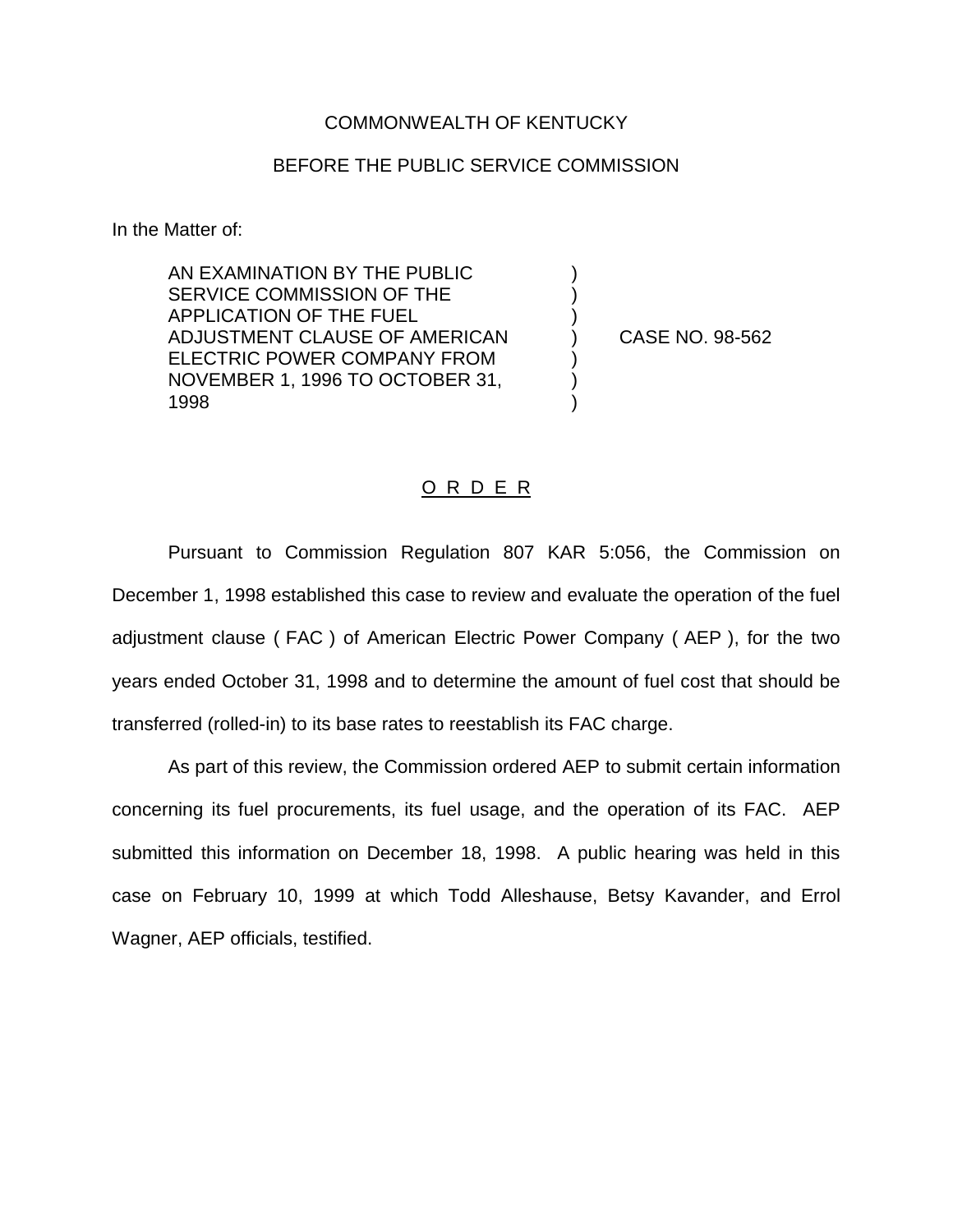AEP proposed that its base fuel cost of 11.45 mills per KWH remain unchanged. In Case No.  $94-460$ ,<sup>1</sup> the Commission selected June 1994 as the base period (test month) for the purpose of arriving at the base fuel cost [F(b)] and the KWH sales [S(b)] components of its FAC.

In establishing the appropriate level of base fuel cost to be included in AEP s rates, the Commission must determine whether the proposed base period cost per KWH is representative of the level of fuel cost currently being experienced by AEP. The Commission s review of generation mix, generation unit outages, and generation unit availability discloses that the month of June 1994 continues to be a reasonably representative generation month for AEP. The analysis of AEP s monthly fuel clause filings showed that the actual fuel cost incurred for the two-year period in question ranged from a low of 8.84 mills per KWH in September 1998 to a high of 13.72 mills per KWH in October 1998, with an average cost for the period of 10.85 mills per KWH. Based upon this review, the Commission finds that AEP has complied with Commission Regulation 807 KAR 5:056 and that the present base period fuel cost of 11.45 mills per KWH should continue in effect.

The Commission, having considered the evidence of record and being otherwise sufficiently advised, finds that:

1. AEP has complied with the provisions of 807 KAR 5:056.

2. The test month of June 1994 should continue to be used as AEP s base period for this review.

<sup>&</sup>lt;sup>1</sup> Case No. 94-460, An Examination by the Public Service Commission of the Application of the Fuel Adjustment Clause of Kentucky Power Company from November 1, 1992 to October 31, 1994.